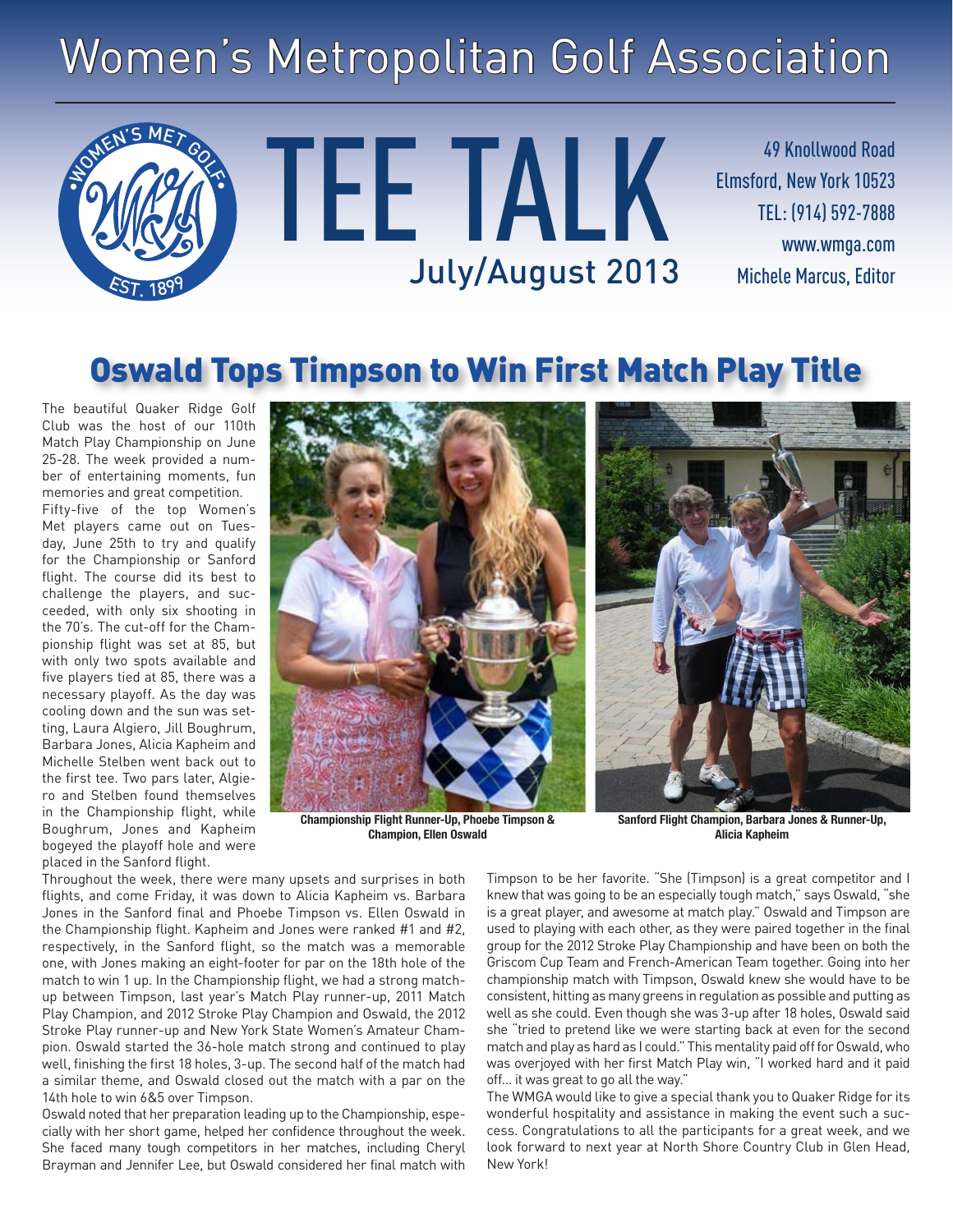## WMGA Junior Inter-City Team Wins Third Straight Enos Cup



**Left to Right: Anina Ku, Samantha Sessa, Hana Ku, Faith Garcia, Alessandra Ricigliano & Catherine McEvoy**

#### **Anina Ku**

- 1. Lowest Round? *A 63 (-9) at Longleaf Golf Club, in Pinehurst, North Carolina*
- 2. Favorite Golf Course? *Stone Harbor Golf Club in New Jersey*
- 3. Favorite memory of 2013 Inter-City? *Taking victory pictures!*
- 4. Age you started playing golf? *Three years old*
- 5. Who would be in your dream golf foursome? *Lydia Ko, Bubba Watson & Rickie Fowler*
- 6. Favorite TV show? *America's Got Talent*

#### **Samantha Sessa (Co-Captain)**

1. Lowest Round? *69*

2. Favorite Golf Course? *Querencia in Pablo San Lucas, Mexico* 

- 3. Favorite memory of 2013 Inter-City? *The match play, last day, because that was the most competitive part of the week and the girls from Massachusetts and Philadelphia were a pleasure to play with.*
- 4. Age you started playing golf? *Ever since I could walk I had a golf club in my hand*
- 5. Who would be in your dream golf foursome? *Paula Creamer, Jack Nicklaus & Tiger Woods*
- 6. Favorite TV show? *Pretty Little Liars*

#### **Faith Garcia**

1. Lowest Round? *70 at Glen Oaks Club in New York*

- 2. Favorite Golf Course? *Trump National Bedminster in New Jersey*
- 3. Favorite memory of 2013 Inter-City? *Bonding with the girls and going shopping with them.*
- 4. Age you started playing golf? *10 years old*
- 5. Who would be in your dream golf foursome? *Jordan Spieth, Lydia Ko & Adam Scott*
- 6. Favorite TV show? *Castle*

#### **Alessandra Ricigliano**

- 1. Lowest Round? *73*
- 2. Favorite Golf Course? *Wykagyl Country Club in New York*
- 3. Favorite memory of 2013 Intercity? *Playing the golf course*
- 4. Age you started playing golf? *11*
- 5. Who would be in your dream golf foursome? *Phil Mickelson, Rory McIlroy & Annika Sorenstam*
- 6. Favorite TV show? *Spongebob Squarepants*

#### **Catherine McEvoy**

- 1. Lowest Round?
- *74* 2. Favorite Golf Course? *Canoe Brook Country Club in New Jersey*
- 3. Favorite memory of 2013 Intercity? *Hearing Hana Ku's hole in one and seeing everyone so happy at the end when we won.*
- 4. Age you started playing golf? *First time with a club when I was four, started playing in tournaments when I was seven*
- 5. Who would be in your dream golf foursome? *Paula Creamer, Rickie Fowler & Tiger Woods*
- 6. Favorite TV show? *Keeping Up with the Kardashians*

#### **Hana Ku (Co-Captain)**

1. Lowest Round? *68 on the 2nd day at the Inter-City*

- 2. Favorite Golf Course? *Meadow & Lake Courses at Neshanic Valley Golf Course in New Jersey*
- 3. Favorite memory of 2013 Inter-City? *Dinner the night before the matches, everyone bonded really well and we shared some great laughs*
- 4. Age you started playing golf? *Seven*
- 5. Who would be in your dream golf foursome? *Anina, Phil Mickelson & Bubba Watson*
- 6. Favorite TV show? *None at the moment*



**Congratulations to Hana Ku on her hole-in-one at the Junior Inter-City!**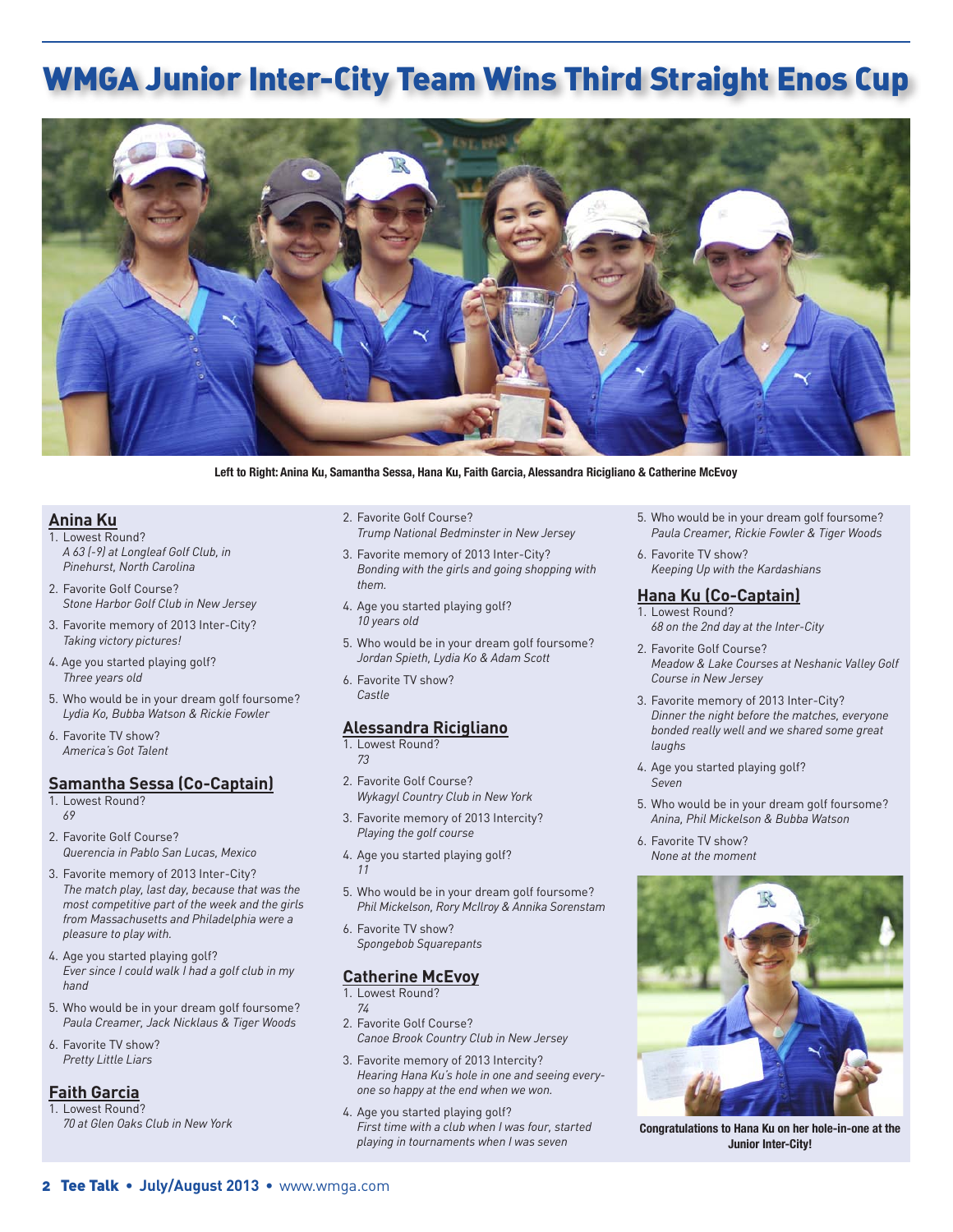## The Tradition of the Griscom Cup

#### **Interview with Griscom Cup First-Timer Tara Fleming**

#### **What were your thoughts on the Griscom Cup before playing in it?**

Well to be completely honest, I have been out of competitive golf for a while so I didn't even know the event existed, but once I did some reading, I was really excited to be asked to play. Great players play in this event each year and I was looking forward to playing with the best from Massachusetts and Philadelphia.

#### **How did you prepare for the Griscom Cup?**

I work a crazy amount of hours and played professionally a few years ago, so now I just want to have fun playing. I am fortunate to be able to maintain a certain level of play, and I didn't want to do anything outside what I normally do. I used the same game plan as everything else I play in.

#### **Which match was the toughest for you?**

I think the individual matches were harder. A match play format with two different competitions going on is very different. You have to change your strategy immensely and have a different perception based on what match you are looking at. It is hard to determine how to play putts, because you'd have a 5 footer to tie one opponent while the same putt could be to beat someone else.

#### **What was your favorite memory of the Griscom Cup?**

Being four down to both the ladies I was playing against and making a decision at the turn to do something different. I turned things around and came back to beat both of my opponents and get two points for our team.

I really appreciated the opportunity to meet and play with the different women from Met section, both young and old. It was a nice opportunity to meet people who still love to golf and compete, but who have done other things with their lives besides golf, which is what I am trying to do now.



**2013 Griscom Cup Team, Left to Right: Scotland Preston, Sue DeKalb, Kuriko Tsukiyama, Denise Martorana, Laura Algiero (Captain), Phoebe Timpson, Frances Gacos, Ellen Oswald & Tara Fleming**

In 1898 and 1899, a group of women from the Morris County Golf Club received an invitation from the Women's Golf Association of Philadelphia to play for the Challenge Cup. This cup is more commonly referred to as the Griscom Cup because of its donor, Clement A. Griscom. Originally, there were eighteen players per team, but throughout the years, that number has decreased to eleven and then to seven and one alternate, as it is today. The tournament has also been scored many different ways in the past and is now scored using the three point Nassau scoring system. The tournament takes place in one of three different regions and each year the place of the competition is rotated between them. The Cup's centennial was played at Merion Golf Club in Pennsylvania.

The 110th Griscom Cup matches between the Women's Met, Women's Golf Association of Philadelphia and Women's Golf Association of Massachusetts were played May 29 and 30, 2013 at the prestigious Essex County Club in Manchester, Massachusetts. Essex County Club was home to the Curtis sisters, pioneers in women's golf in the early 1900s and donators of the Curtis Cup. The Curtis Cup matches are played every other year between women amateurs from the United States vs. Europe. Essex County Club is steeped in tradition, they have been extremely generous to women's golf, and were very proud to be hosting the 2013 Griscom Cup matches.

The 2013 Griscom Cup team members were Laura Algiero (captain), Sue DeKalb, Tara Fleming, Fran Gacos, Denise Martorana, Ellen Oswald, Scotland Preston, Phoebe Timpson and Kuriko Tsukiyama.

The night before the matches and the morning of the practice round saw heavy rain and, unfortunately, the practice round was rained out, although some of the team members were able to get out and play 9 holes before the afternoon alternate shot matches commenced. The Women's Met team found themselves with a total of 12 points after the alternate shot matches, 6 points behind the Women's Golf Association of Philadelphia. The next day brought sunshine along with very windy conditions for the singles matches. The Women's Met posted an additional 20 points, but the Philly women proved to be too tough, and they ultimately won the Griscom Cup. The Women's Met finished second and the Women's Golf Association of Massachusetts finished third.

Next year's matches will be played in the Met area, we'll get 'em next year on our home turf!!

Congratulations to the team on a job well done!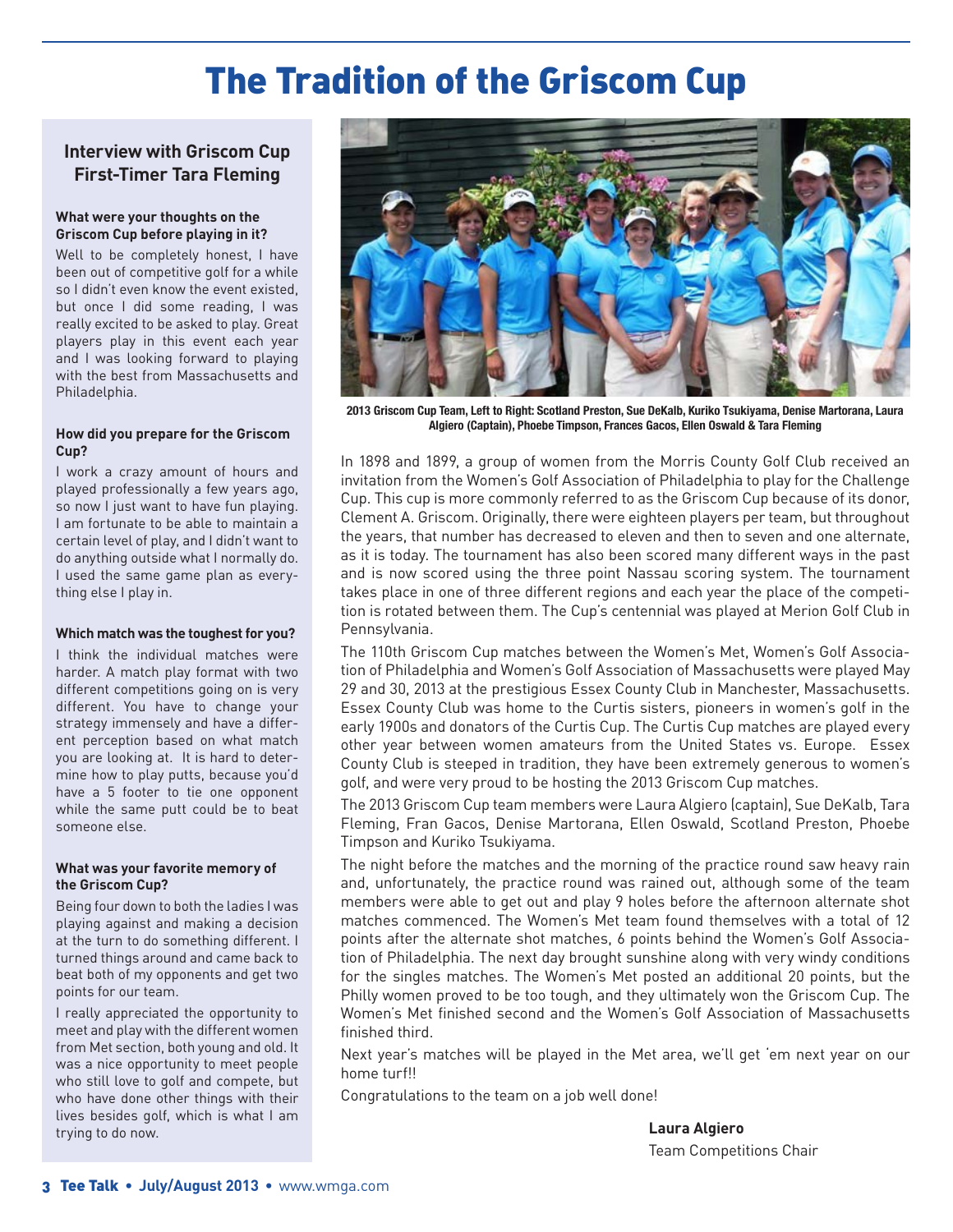

### Scotland Preston wins WMGA/MGA Women's Met Am at The Creek **By: Helen Stock, MGA**

Locust Valley, N.Y. (June 4, 2013) – Scotland Preston, 19, of Echo Lake Country Club captured the 12th WMGA/MGA Women's Met Amateur Championship today at The Creek in Locust Valley, N.Y. Preston claimed she played consistently and tried to be smart around the greens to get through the challenging setup and to card a score of 2-over par 74 and claim her first Women's Met Am title. Preston is the daughter of long-time Echo Lake Head Professional Mike Preston and this was the first time she played in the event. The Kansas State golfer is now preparing for the Eastern Amateur in Virginia beginning next week.

Coming in one stroke behind Preston with a 3-over 75 was Ellen Oswald of Westchester, who finished as runner-up for the second consecutive year in this event. Oswald, 23, played The Creek for the first time today and will be competing against Preston once again in the Eastern Am. Both girls will also be participating in upcoming WMGA match play events.

Preston and Oswald were the only players in the field of 84 that shot in the 70s. Jennifer Lee of Scarsdale finished in third with a score of 8-over 80.

Beginning in 2012, the WMGA partnered with the MGA to co-host the Women's Met Am, which is one of the premier amateur women's events in the Met Area. The Creek, which played to 5,807 yard and par 72 for the women today, was a stunning yet challenging backdrop to the championship.

## A Memorable Week for Cuty

On June 6th, Mill River Club in Oyster Bay, New York, hosted both the "B" Stroke Play Championship as well as the first of three One Day Stroke Play Championships. All 71 players were able to enjoy a beautiful Long Island day despite the course playing tougher than expected. In the One Day Stroke Play "A" contest, Phoebe Timpson and LeeAnn Lewis both shot a 79 to share the Low Gross honors, while Kee Baek won Low Net with a 73. For the One Day Stroke Play "B" contest, Bonnie Trexler took home the Low Gross honors with a 93 and Jeanne Agoglia won Low Net with a 79. In the "B" Stroke Play, Ellen Cuty shot a 90 to win by three strokes over Randi Nielsen and JoAnn Bouza won the Low Net prize with a 74.

For Cuty, the Championship came just one day after participating in the Myra D. Paterson Trophy Tournament as a member of the Long Island team. She took all three points in her matches, helping Long Island



**"B" Stroke Play, Low Net – JoAnn Bouza**



**"B" Stroke Play Champion, Ellen Cuty**

top New Jersey and Westchester to win the trophy. In all the excitement of the win, Cuty misplaced her sand wedge and returned home with one less club in her bag. The next day at Mill River, with her husband's sand wedge in tow, Cuty knew in the back of her mind to avoid as many bunkers as possible. While avoiding bunkers, Cuty had the opportunity to use other aspects of her short game. She was able to perform well around the greens and credited that as the biggest factor contributing to her win. "I play my own game," said Cuty, "course management is important to me. I try to play smart and if I have to lay up, then I lay up." This is Cuty's second individual win with the WMGA, she won the Seniors' "B" two years ago in West Hampton.

### Follow us on Twitter & Facebook!



**www.facebook.com/ @WomensMetGolf WomensMetropolitanGolfAssociation**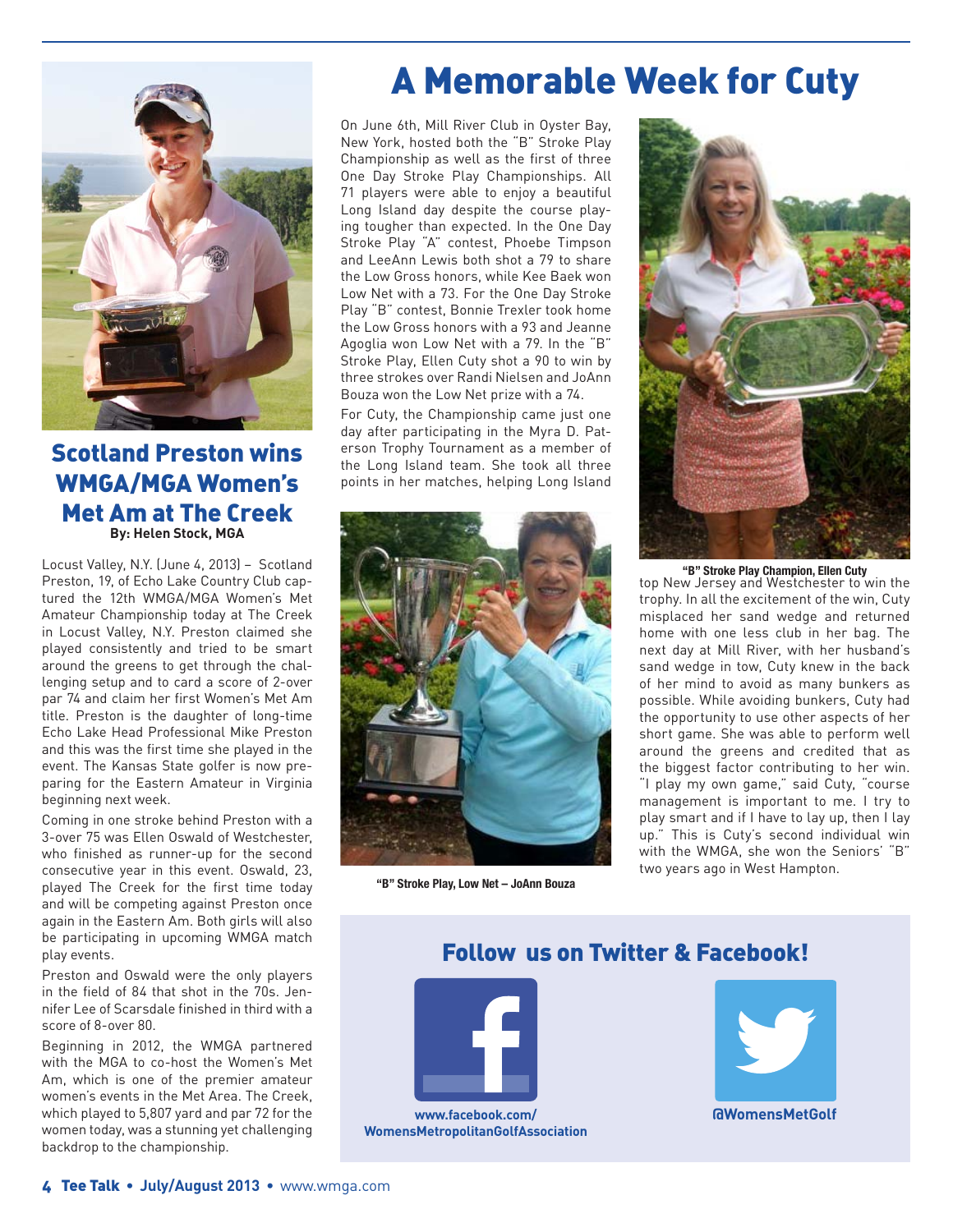### Women's Met at the U.S. Girls' Junior



**Women's Met Juniors at the U.S. Girls' Junior Championship. Left to Right: Anina Ku, Kuriko Tsukiyama, Hana Ku, Nicole Morales & Alexis Hios (Cindy Ha, not pictured)**

The Women's Met is very proud of its six junior members who qualified for the U.S Girls' Junior Amateur Championship on July 22-27 at Sycamore Hills Golf Club in Fort Wayne, Indiana. The Girls' Junior Championship is one of ten amateur events run by the USGA each year and brings together 156 of the top junior girl golfers in the world. Cindy Ha from Demarest, NJ; Alexis Hios from Rye, NY; Anina Ku from Basking Ridge, NJ; Hana Ku from Basking Ridge, NJ; Nicole Morales from South Salem, NY; and

Kuriko Tsukiyama from West New York, NJ, represented the Women's Met at this prestigious event. Anina Ku, Hana Ku and Nicole Morales advanced to match play by finishing in the top 64 after two rounds of stroke play and both Hana Ku and Morales made it to the round of 32 before barely losing to their opponents. The WMGA Foundation sent stipends to each of the girls to assist with travel expenses to and from the Championship. Congratulations to all the girls for participating in this wonderful event!

### Meet the WMGA Foundation Board

| Chair                 | <b>Donna Winston</b><br>The Creek               |
|-----------------------|-------------------------------------------------|
| <b>Vice President</b> | <b>Diane Mock</b><br><b>Huntington Crescent</b> |
| Secretary/Treasurer   | <b>Valerie DePiro</b><br>Montclair              |
| Trustee               | Dede Brooks<br>Rockaway Hunting                 |
| Trustee               | Amy Hyman<br>Sunningdale                        |
| Trustee               | <b>Kathleen Melli</b><br><b>Spring Lake</b>     |
| Trustee               | <b>Beth Post</b><br>Quaker Ridge                |
| Trustee               | <b>Sarah Cohn</b><br><b>Fresh Meadow</b>        |
| Trustee               | <b>Annesley MacFarlane</b><br>Round Hill        |
| Trustee               | Dale Kramer<br><b>Fresh Meadow</b>              |
| Trustee               | <b>Judy Cuttone</b><br>Somerset Hills           |

## One Day (A&B) Tournament Results

#### **One Day (A&B) – Long Island**

*Mill River Club, Oyster Bay, NY*

| Low Gross – Class A<br>Phoebe Timpson $\ldots \ldots \ldots \ldots$ 79 (+6)<br>LeeAnn Lewis. 79 (+6) |
|------------------------------------------------------------------------------------------------------|
| Low Net - Class A<br>Kee Baek  73 [E]                                                                |
| Low Gross – Class B<br>Bonnie Trexler 93 (+20)                                                       |
| Low Net - Class B<br>Jeanne Agoglia  79 (+6)                                                         |

#### **One Day (A&B) – Westchester**

*Westchester Hills Golf Club, White Plains, NY*

| Low Gross - Class A<br>Alicia Kapheim 76 (+2)     |  |
|---------------------------------------------------|--|
| Low Net – Class A<br>Christine Silen 76 (+2)      |  |
| Low Gross – Class B<br>Phillis MacDonald 91 (+17) |  |
| Low Net – Class B                                 |  |

#### **WMGA/Met PGA Open Championship**

*Scarsdale Golf Club, Scarsdale, NY July 8-9, 2013*

| Champion:<br>Nanette Hill 69 + 72 - 141 [-3] |  |
|----------------------------------------------|--|
| Amateur Champion:<br>Kelly Shon 74 + 69 (-1) |  |

### **WMGA/MGA Women's Public Links Championship**

*Hudson Hills Golf Course, Ossining, NY July 11, 2013*

Champion: Alexandra Hershberger. . . . . . . . . 73 (+2)